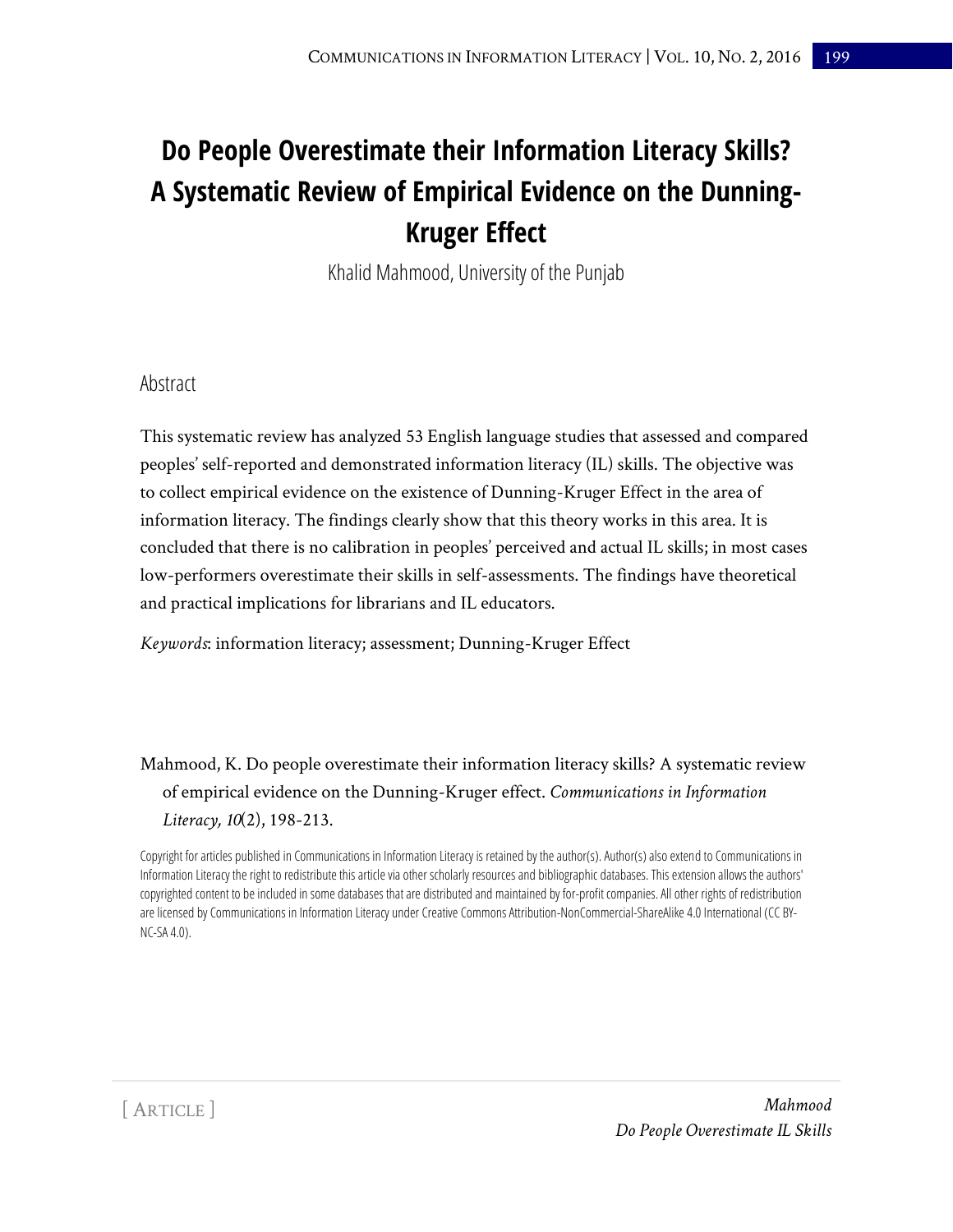# **Do People Overestimate their Information Literacy Skills? A Systematic Review of Empirical Evidence on the Dunning-Kruger Effect**

# **Introduction**

The assessment of self-perceptions has been one of the popular methods of evaluating information literacy skills of students and professionals. Self-efficacy, based on selfperceptions regarding particular behaviors, influences human functioning and is considered important for lifelong learning. Kurbanoglu, Akkoyunlu and Umay (2006) argued, "if individuals feel themselves competent and confident about the information literacy skills they will willingly undertake and easily solve information problems. Otherwise, it is more likely that they will avoid and hesitate to try solving information problems in their hands" (p. 731-732). From the point of view of educational psychology, self-assessment is a promising approach: "subjective ability is often considered a core belief that is the foundation of human motivation, performance accomplishments, and emotional well-being, and can therefore positively influence effort expenditure and task persistence, especially in the case of obstacles" (Rosman, Mayer & Krampen, 2015, p. 742).

The literature on information literacy assessment repeatedly shows that self-reporting is not a substitute for the examination of people's actual information skills (Mahmood, 2013; Walsh, 2009). A major complaint against self-assessment is the lack of validity of this measure. The literature reported that people inflated their information skills: they were over confident in reporting their competencies compared to their actual performance. This behavior is referred to as Dunning-Kruger Effect.

The Dunning-Kruger Effect was proposed by Justin Kruger and David Dunning of Cornell University. They conducted four studies in the areas of humor, logical reasoning, and English grammar, in which they asked participants to self-assess their ability and test performance. The studies found that the lowest performing participants overestimated their own abilities and believed that their abilities were above-average. On the other hand, the highest performing participants underestimated their abilities. It was also found that incompetent individuals were less likely to recognize competence or expertise in others (Folk, in press). Based on the findings, Kruger and Dunning (1999) argued that people who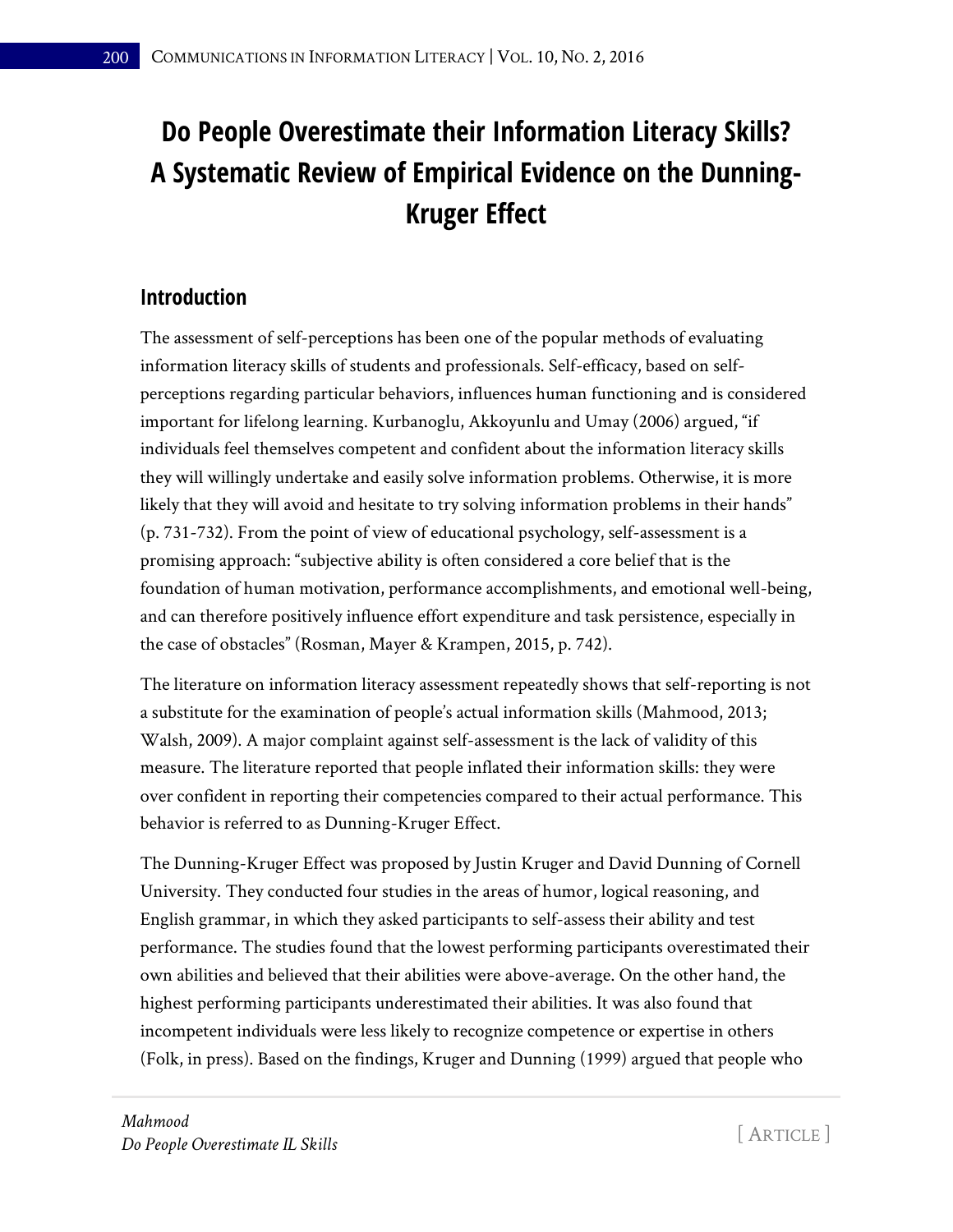were incompetent did not recognize their incompetence because they lacked metacognition, metamemory, metacomprehension, and self-monitoring skills. Dunning (2011) claimed that the poor performers face a double-curse:

…because the skills or knowledge they need to produce a correct response are often the very same ones they need to judge the quality of that response. For example, the expertise needed to produce logically sound arguments is exactly the same knowledge needed to recognize whether a person has just made a logically sound argument. Generating a valid physics proof requires the same math skills needed to check the validity of the proof. (p. 152)

Various studies substantiated the Dunning-Kruger Effect in many subject areas. For instance, the overestimating behavior was evident in university students' logical reasoning ability, specialist physicians' clinical practice, and salesmen's ability to sell (Hubka, 2015). The landmark study of Kruger and Dunning (1999) has been widely quoted by subsequent literature on the subject.

In the area of information literacy, Gross and Latham (2007, 2009, 2012) replicated the research of Dunning and Kruger; in two out of three studies, they identified a disconnect between students' self-assessments of their information literacy skills and their actual skill level. Other studies also compared peoples' self-reported IL skills and their actual performance, but the existence of Dunning-Kruger Effect has been inconclusive. For example, Rosman, Mayer and Krampen (2015) were of the view that, "although a few studies have been conducted on the subject in information literacy research, no final conclusion on the validity of information literacy self-assessments can be drawn yet" (p. 743).

The objective of the current study is to systematically collect and review the English language studies that provided empirical evidence for the existence or non-existence of Dunning-Kruger Effect in the assessment of peoples' information literacy skills. Specifically, the study addressed the following question: Does Dunning-Kruger Effect exist in studies that collected and compared peoples' perceived and actual information literacy skills?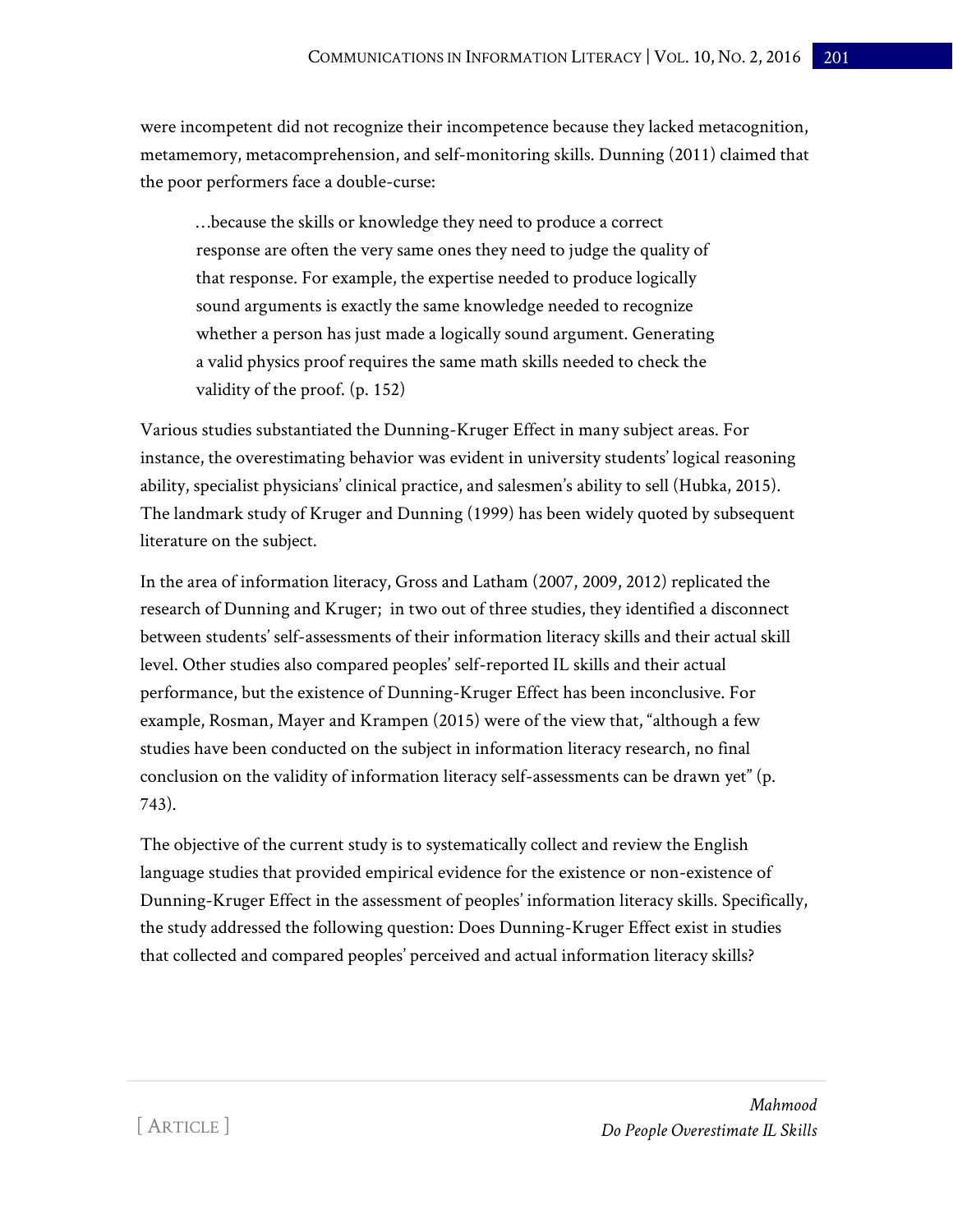## **Method**

This review was performed following the preferred reporting items for systematic reviews and meta-analyses (PRISMA) guidelines (Shamseer et al., 2015).

Search strategy

A systematic search of literature was carried out with the following search strategy:

("information skills" OR "information competencies" OR "information literacy" OR "library literacy" OR "library instruction" OR "bibliographic instruction")

#### AND

(survey OR assessment OR evaluation OR test)

A search was performed in two specialized databases—i.e., *Library and Information Science Abstracts* (LISA) and *Library, Information Science & Technology Abstracts* (LISTA)—and three general databases—i.e., *Web of Science* (WoS), *Scopus*, and *Google Scholar*—using the library portal at University of Dammam, Saudi Arabia in November 2015. The search was updated in March 2016. A manual search was also carried out based on review articles and a few key studies. It included a backward and forward citation search in *Google Scholar*.

Inclusion and exclusion criteria

The eligible studies for this review included those that assessed and compared peoples' selfreported information skills and their actual knowledge or skills. There was no limit applied for the year of publication, or for type of document. Therefore, journal articles, book chapters, conference papers, dissertations, reports, etc. were included. Studies reporting assessment of all types of participants (students, professionals, etc.) were included. However, only English language studies were selected.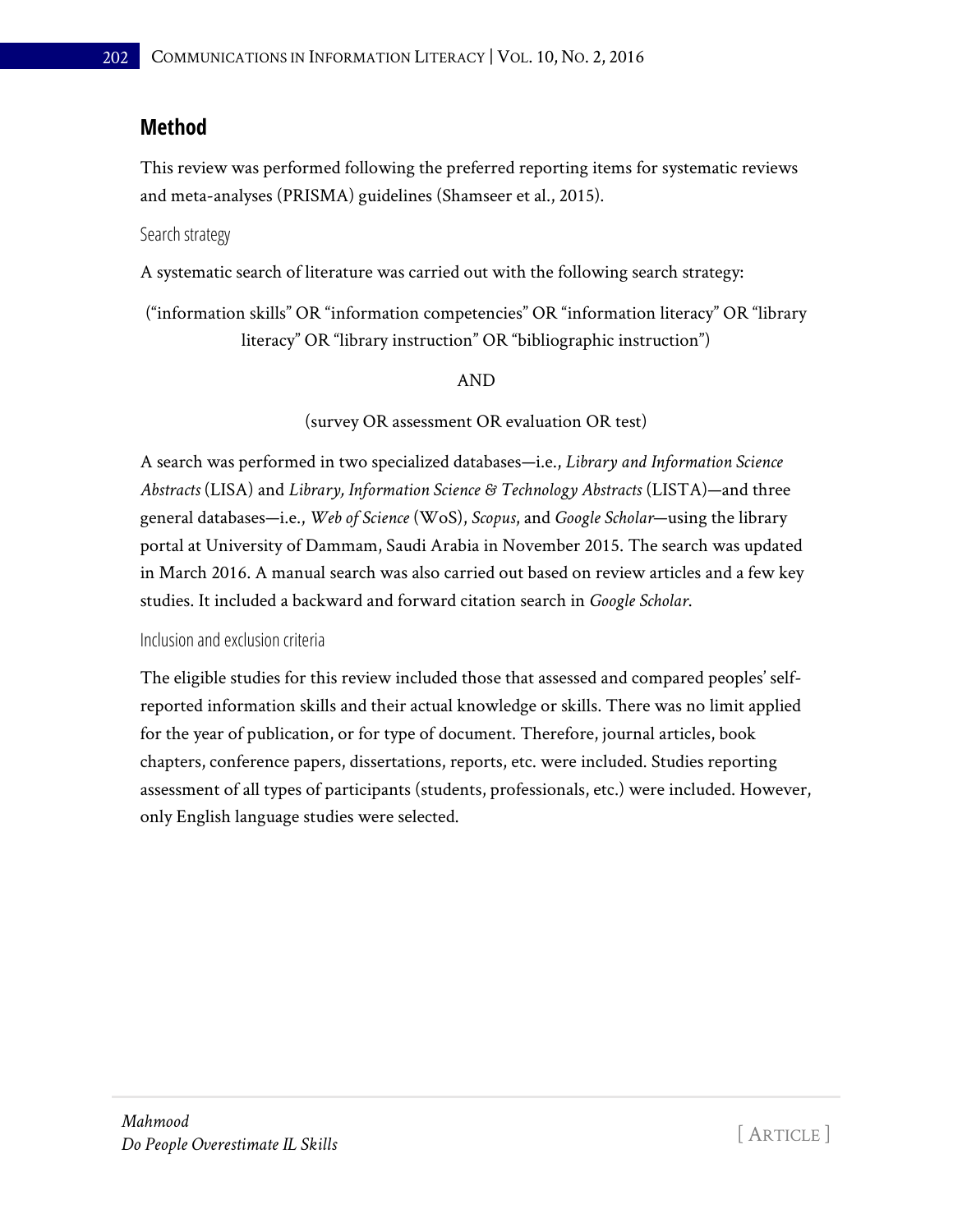



#### Study selection and data extraction

The flow chart in Figure 1 shows the process of screening and selection of eligible studies and reasons for exclusion. The two stages of screening—i.e., title/abstract and full text resulted in the selection of 53 studies for inclusion in this review. A data extraction form was completed for each eligible study to collect information on the name of first author, publication year, characteristics of sample, method of assessing self-reported skills, method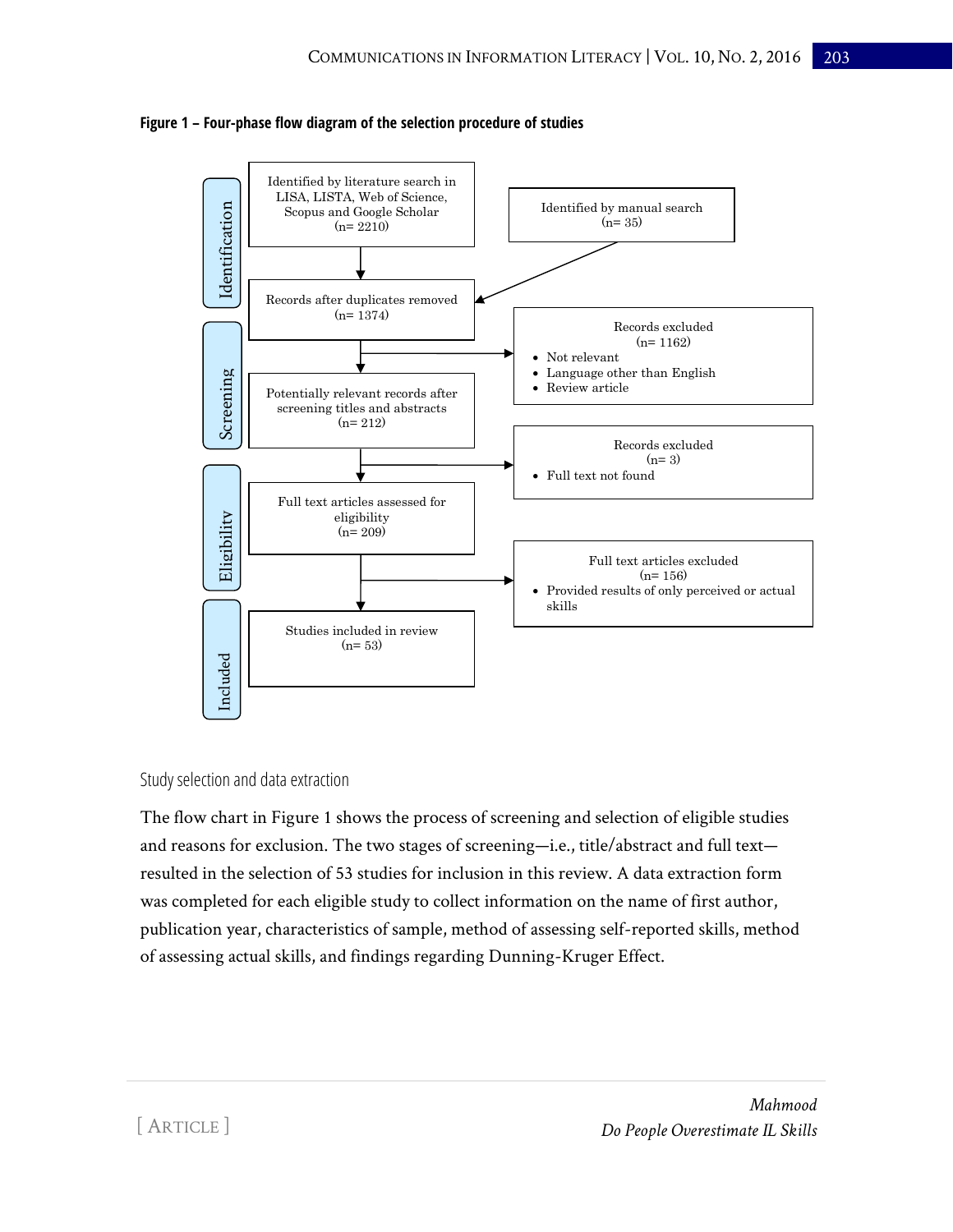## **Results**

### Overview of studies

A search in five databases and a manual search yielded a total of 2,245 documents, of which the author collected and scanned 209 full text documents after an initial scanning of titles and abstracts. Fifty-three studies met the inclusion criteria with results of comparison between participants' self-reported information skills and their actual knowledge or skills. Table 1 [\(provided as a supplement to this article\)](http://www.comminfolit.org/index.php?journal=cil&page=rt&op=suppFiles&path%5b%5d=385&path%5b%5d=0) shows a summary of the data extracted from the selected studies. The year of publications ranged between 1986 and 2015. Most of the researches were published in library and information science journals, but some were published in the literature of other fields. Thirty-three studies were conducted in USA. Research conducted in other countries included UK (7 studies), Australia (5 studies), Canada (2 studies), and one study each in New Zealand, Belgium, Malaysia, Norway, Germany and the Netherlands. The participants in 50 studies were current students. Participants of the remaining three studies were medical practitioners; volunteers from financial, retail, consulting, and distribution sectors; and past students. In most cases, the participants were undergraduates, and in many cases they were newly admitted undergraduate students. Participants belonged to various subject areas of pure, applied, and social sciences; represented fields included medicine, nursing, biology, psychology, engineering, business, law, education, and management information systems. The sample sizes ranged between 15 and 2,114 participants.

The studies under review used various methods to assess self-reported information skills of the participants. The most popular was a questionnaire survey. In most cases, the researchers used locally designed questionnaires. In some studies, well-known instruments were used: e.g., the Research Readiness Self-Assessment (RRSA) tool, the Information Literacy Self-Efficacy scale, etc. A few studies used interviews to collect such data. Interestingly, there is more variety in the methods of assessing actual knowledge or skills of the participants. These methods include open-ended paper-and-pencil and online tests, multiple choice question (MCQ)-based tests/questionnaires, observations, field notes, participant reflexive journals, expert grading of searching tasks, analysis of students' theses, quizzes, and information related assignments.

#### Evidence on Dunning-Kruger Effect

In 34 studies (64%) the evidence clearly showed that the participants overestimated their self-reported IL skills compared to their actual skills. In seven other studies (13%) a partial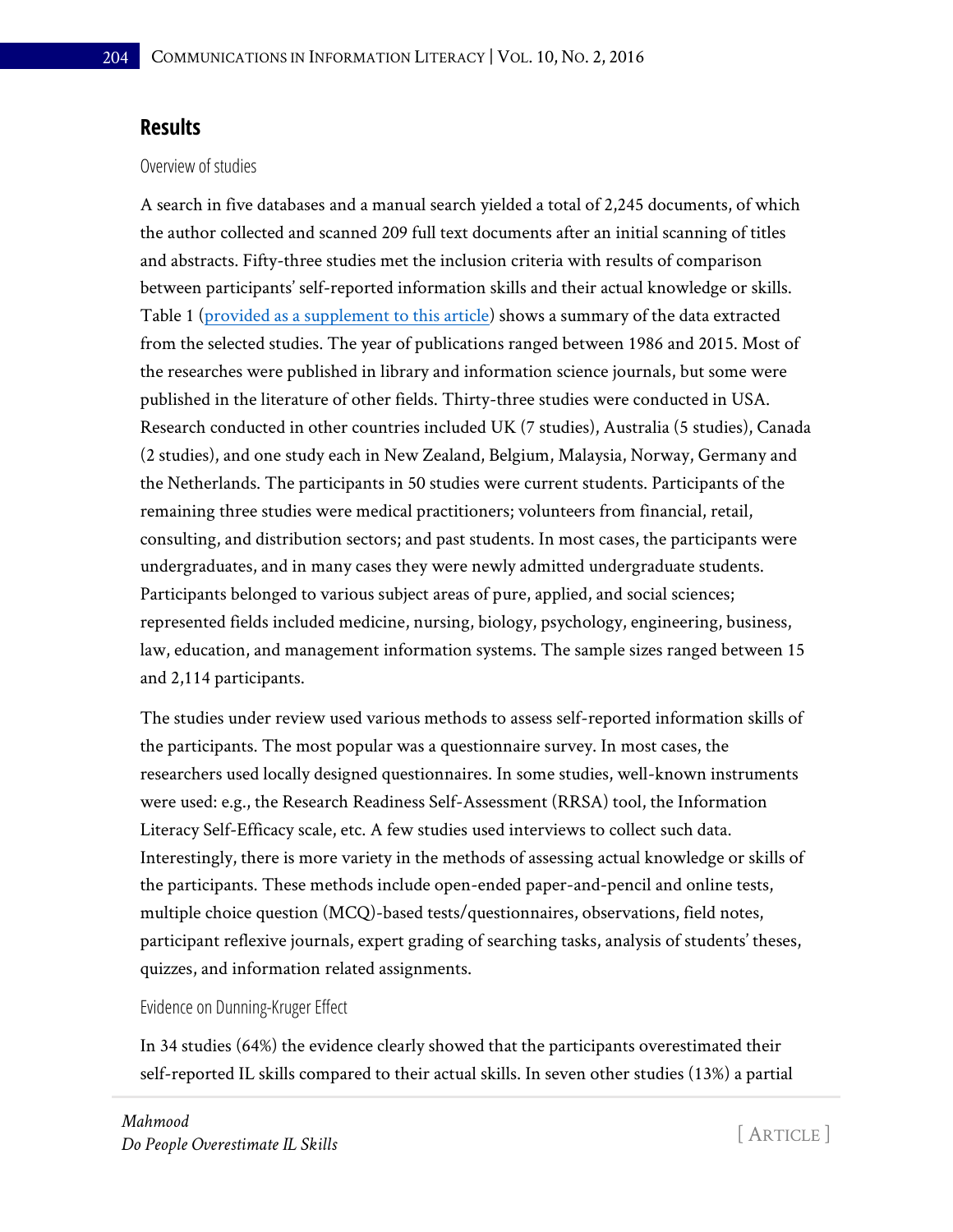evidence of overconfidence was available. On the other hand, two studies (4%) fully and three studies (6%) partially provided evidence that the participants underestimated their skills. Only four studies (8%) showed a positive correlation between perceived and actual skills, while another group of four studies (8%) showed this correlation partially. This means there was a match between two types of assessment. Five studies (9%) found weak (statistically insignificant) or no correlation between self-reported and actual skills. The direction of discrepancy (over or under) was not evident in these cases. An overall evidence of inconsistency (overestimated, underestimated, weak correlation, no correlation) was found in 49 (full or partial) out of 53 studies (92%).

Medicine (an applied science) and business (a social science) were the largest subject groups in this review. A subject analysis of the evidence of Dunning-Kruger Effect shows that this behavior was found in six of nine medicine-related studies while it was found in seven of eight business-related studies. Based on this finding, we may infer that the overestimation behavior was greater in social science participants. Overestimation behavior was found in 31 of 37 studies on undergraduates; conversely, only one study on graduate students fully and another partially reported overestimation of IL skills. From this, we may infer that the higher academic level positively influences the accuracy of students' assessment of their own IL skills.

## **Discussion**

The current study is the first of its kind in the area of information literacy. The results based on 53 studies clearly reveal that the Dunning-Kruger Effect exists as it relates to peoples' information literacy skills. The analyzed studies came from a variety of geographical and subject areas and were conducted on different age groups. The findings substantiate the notion that people generally inflate their perceived level of skills in a particular domain. There is no match between self-efficacy and actual performance. Ninety-two percent of the cases presented should be considered as ample evidence to conclude the debate on Dunning-Kruger Effect in the area of information skills.

Collection and analysis of a large amount of evidence in this study may have implications for both theory and practice. The first implication is that these findings pose an important question on the validity of self-assessment of IL skills. Latham and Gross (2008) have already suggested that "in terms of information literacy, confidence is not a reliable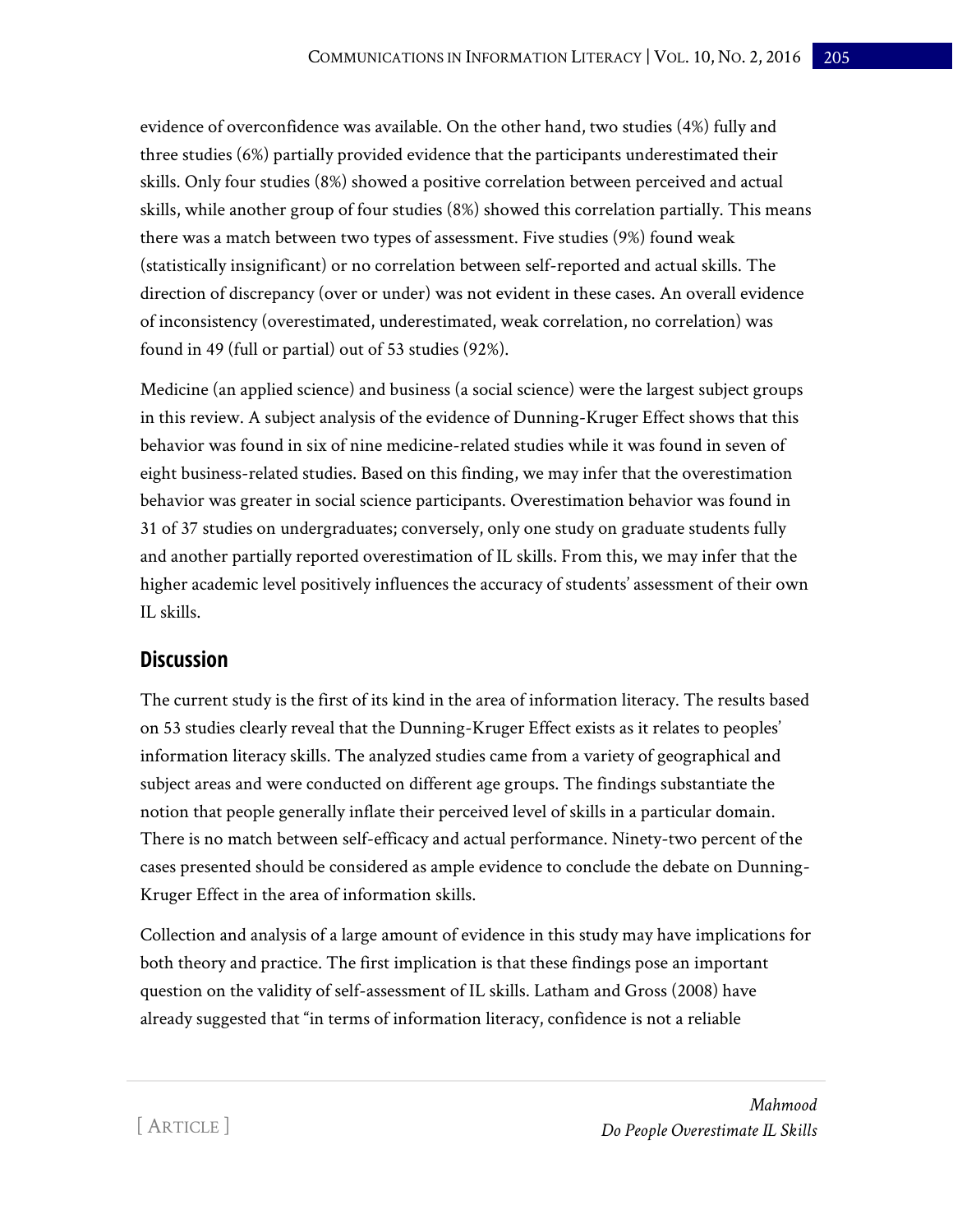predictor of competence" (p. 11). Information literacy practitioners may include subjective approaches to their test batteries, but they cannot rely solely on these measures.

Another implication of Dunning-Kruger Effect is that the "individuals with belowproficient skills are unlikely to seek remediation for skills they believe they have, and that because they have a high level of confidence in their ability, they are unlikely to seek help, even when their attempts at finding information fail or result in low-quality information or partial answers" (Gross & Latham, 2012, p. 574). They will not have any motivation to join IL training, or they may be disengaged from classes.

There is a general perception in society that the "Google generation," with their computing and Internet skills, are also information literate. The research on this subject has found that "this assertion was a 'dangerous myth.' Digital familiarity and information literacy could not be equated, and there was no apparent evidence of an improvement (or particularly of a deterioration) of young people's information skills" (Bates, 2013, p. 176). They must be taught such skills.

Findings of the current study warrant further research in the area of IL assessment. Specifically, preliminary indications of differences in the Dunning-Kruger Effect between applied sciences and social sciences, and between undergraduates and graduates, lead to formulate hypotheses to be tested. The author is suggesting here a few questions to be answered in future studies:

- 1. Which IL assessment techniques are being used? In which frequency? With how much accuracy of measuring actual IL skills?
- 2. What is the difference in the magnitude of Dunning-Kruger Effect in different cohorts based on age, gender, subject area, academic level, profession, cultural background, and frequency of already attended IL training programs?
- 3. Is the level of Dunning-Kruger Effect different in various components of information literacy?
- 4. Are librarians and IL decision-makers aware of the problem of Dunning-Kruger Effect? To what extent they consider this phenomenon in planning IL programs?
- 5. What special measures IL program planners take to motivate and involve 'lowachievers' of IL skills in training programs?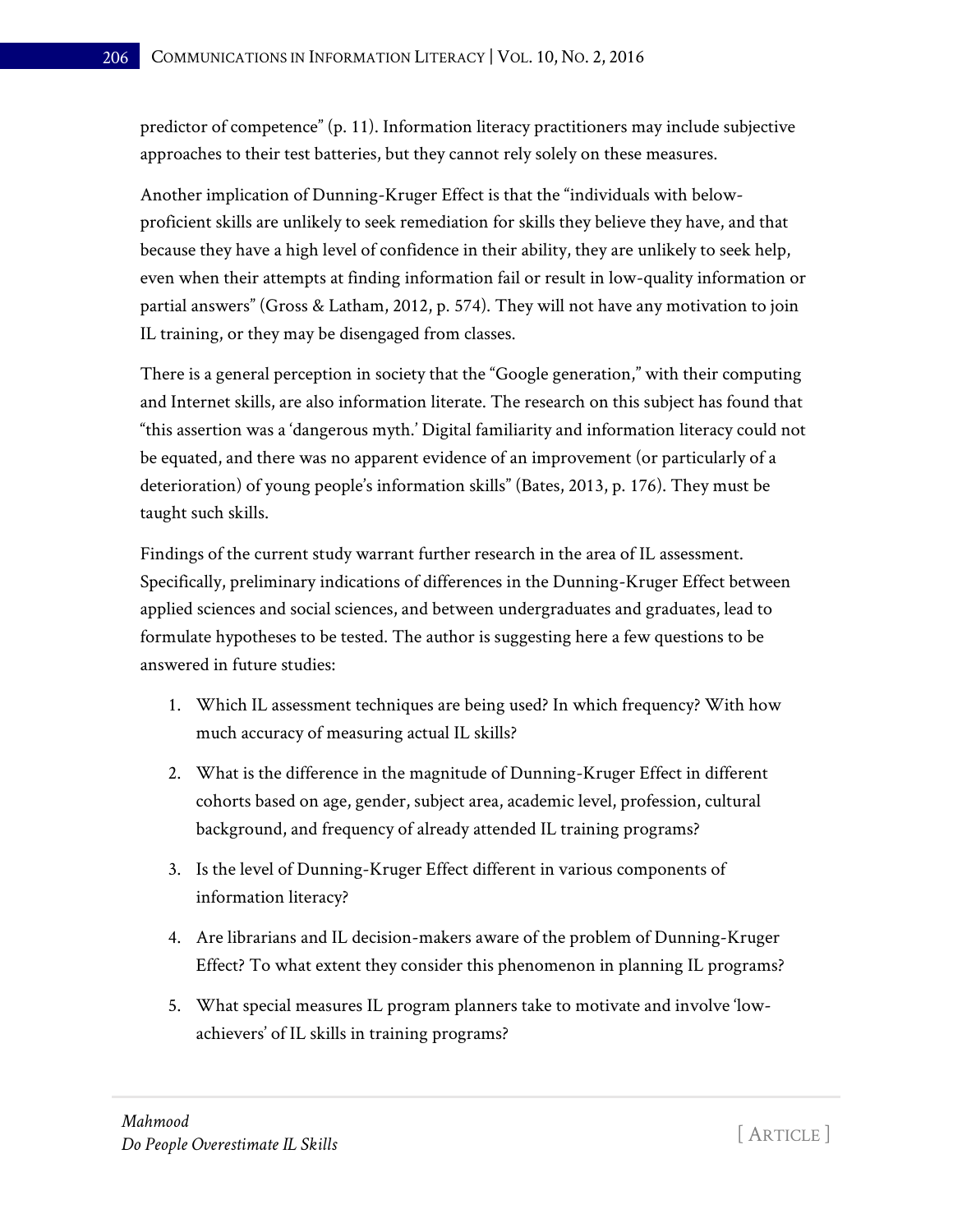## **Limitations**

Although this systematic review was rigorous, the search was limited to the English language studies. There may be informative studies published in other languages that were missed in this review. Two major abstracting databases from the library and information science field and three general indexing and citation databases were used, and a large number of documents were scanned to maximize the search; however, some relevant studies may have been overlooked. Furthermore, the nature of systematic reviews like this reflects the shortcomings of the studies reviewed; included studies were heterogeneous in terms of the methods of data collection and analysis. Various definitions of information literacy skills were used: i.e., ACRL or other standards, IT skills, ICT skills, basic computing skills, assignment writing skills, research skills, etcetera. Terms of "knowledge" and "skill" were sometimes used differently and sometimes interchangeably. Similarly, overestimating of self-assessment was reported differently in studies: i.e., overconfidence, high level of comfort, over-assumption of performance in IL test, overrating the quality of searching techniques/sources found, et cetera.

## **Conclusion**

This systematic review analyzed studies that assessed peoples' self-reported and actual information literacy skills. The objective was to collect empirical evidence on the existence of Dunning-Kruger Effect. The findings clearly show that this theory can be applied in the area of information literacy. Based on the results, we can conclude with more confidence that there is little calibration in peoples' perceived and actual IL skills. In most of the cases, low-performers overestimate their skills in self-assessments. These findings have implications for theory and practice. As self-efficacy scales are not reliable instruments to assess IL skills, knowledge and skill tests and practical assignments may be used for the important task of IL assessment. Librarians and IL educators should also design training programs to look after the needs of low-achievers. Further studies are also needed to explore the existence and impact of Dunning-Kruger Effect in different cohorts.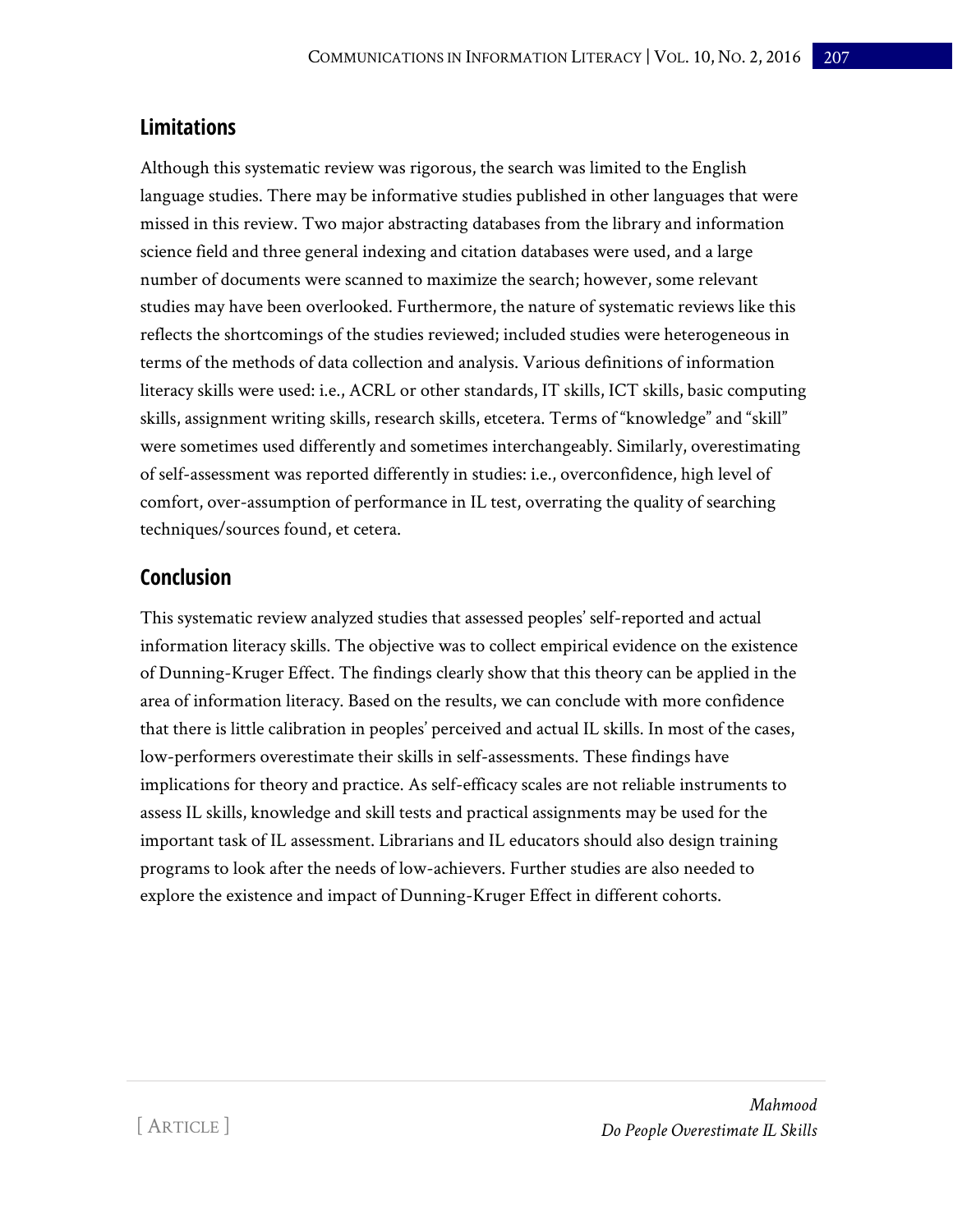## **References**

- Bandyopadhyay, A. (2013). Measuring the disparities between biology undergraduates' perceptions and their actual knowledge of scientific literature with clickers. *Journal of Academic Librarianship, 39*(2), 194-201.
- Bates, D. (2013). Are 'Digital natives' equipped to conquer the legal landscape? *Legal Information Management, 13*(3), 172-178.
- Black, N. E. (2014). *The information seeking experiences of the post-secondary distance/online student* (Unpublished doctoral dissertation). University of British Columbia, Vancouver, Canada.
- Boucher, C., Davies, M., Glen, S., Dalziel, K., & Chandler, J. (2009). Are postgraduates ready for research? Poster presented at LILAC Conference, Cardiff, UK, March 2009. Retrieved from [http://rrsa.cmich.edu/documents/RRSA\\_poster\\_LILAC\\_2009.pdf](http://rrsa.cmich.edu/documents/RRSA_poster_LILAC_2009.pdf)
- Brown, M., & Turnbow, D. (2009). Actual & perceived information literacy skills in preservice educators. Retrieved from [http://libraries.ucsd.edu/bmcl/dturnbow/finalpaper\\_brown\\_turnbow.pdf](http://libraries.ucsd.edu/bmcl/dturnbow/finalpaper_brown_turnbow.pdf)
- Caspers, J., & Bernhisel, S. M. (2005). What do freshmen really know about research? Assess before you teach. *Research Strategies, 20*(4), 458-468.
- Coombes, B. (2009). Generation Y: Are they really digital natives or more like digital refugees. *Synergy, 7*(1), 31-40.
- Craig, A., & Corrall, S. (2007). Making a difference? Measuring the impact of an information literacy programme for pre-registration nursing students in the UK. *Health Information & Libraries Journal, 24*(2), 118-127.
- Cullen, R., Clark, M., & Esson, R. (2011). Evidence-based information-seeking skills of junior doctors entering the workforce: An evaluation of the impact of information literacy training during pre-clinical years. *Health Information & Libraries Journal, 28*(2), 119-129.
- De Meulemeester, A., & Buysse, H. (2014). Progress testing of information literacy versus information literacy self-efficacy in medical students. In S. Kurbanoglu et al. (Eds.), *Information literacy. lifelong learning and digital citizenship in the 21st century* (pp. 361-369). Springer International Publishing.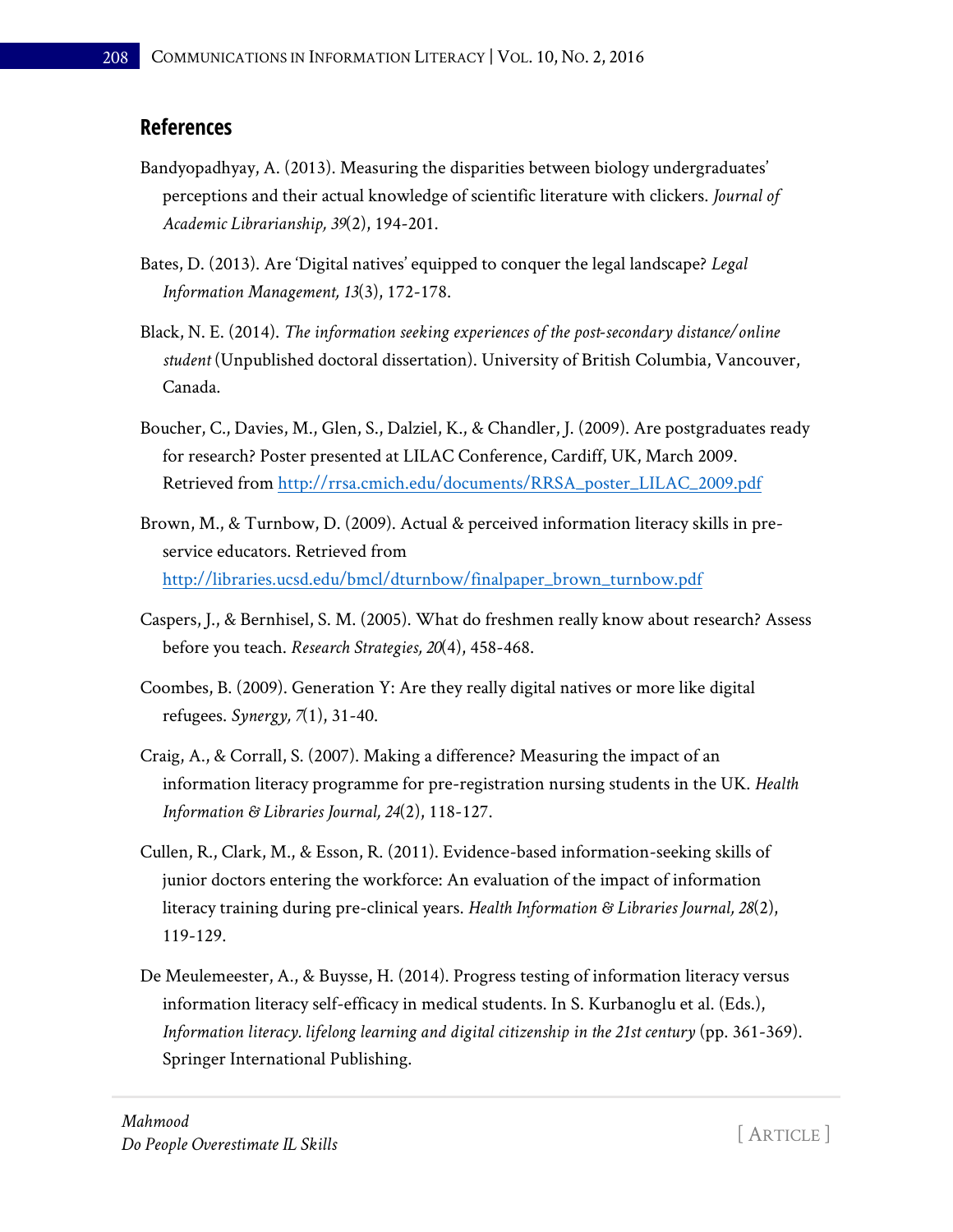- Dunning, D. (2011). The Dunning-Kruger Effect: On being ignorant of one's own ignorance. In J. Olson and M. P. Zanna (Eds.), *Advances in experimental social psychology* (vol. 44, pp. 247-296). New York: Elsevier.
- Dunning, D. (2015). On identifying human capital: Flawed knowledge leads to faulty judgments of expertise by individuals and groups. In S. R. Thye and E. J. Lawler (Eds.), *Advances in group processes* (pp. 149-176). Emerald Group Publishing.
- Easton, G., & Easton, A. (2003). Assessing computer literacy: A comparison of selfassessment and actual skills. In T. McGill (Ed.), *Current issues in IT education* (pp. 238- 254). Hershey, PA: IRM Press.
- Ferguson, J. E., Neely, T. Y., & Sullivan, K. (2006). A baseline information literacy assessment of biology students. *Reference & User Services Quarterly, 46*(2), 61-71.
- Fischhoff, B., & MacGregor, D. (1986). Calibrating databases. *Journal of the American Society for Information Science, 37*(4), 222-233.
- Folk, A. (2016). Academic self-efficacy, information literacy, and undergraduate courserelated research: Expanding Gross's Imposed Query Model. *Journal of Library Administration, 56*(5), 540-558.
- Ganley, B. J., Gilbert, A., & Rosario, D. (2013). Faculty and student perceptions and behaviours related to information literacy: A pilot study using triangulation. *Journal of Information Literacy, 7*(2), 80-96.
- Geffert, B., & Christensen, B. (1998). Things they carry: Attitudes toward, opinions about, and knowledge of libraries and research among incoming college students. *Reference & User Services Quarterly, 37*(3), 279-289.
- Grant, D. M., Malloy, A. D., & Murphy, M. C. (2009). A comparison of student perceptions of their computer skills to their actual abilities. *Journal of Information Technology Education, 8*(1), 141-160.
- Gravill, J. I., Compeau, D. R., & Marcolin, B. L. (2006). Experience effects on the accuracy of self-assessed user competence. *Information & Management, 43*(3), 378-394.
- Greer, A., Weston, L., & Alm, M. (1991). Assessment of learning outcomes: A measure of progress in library literacy. *College & Research Libraries, 52*(6), 549-557.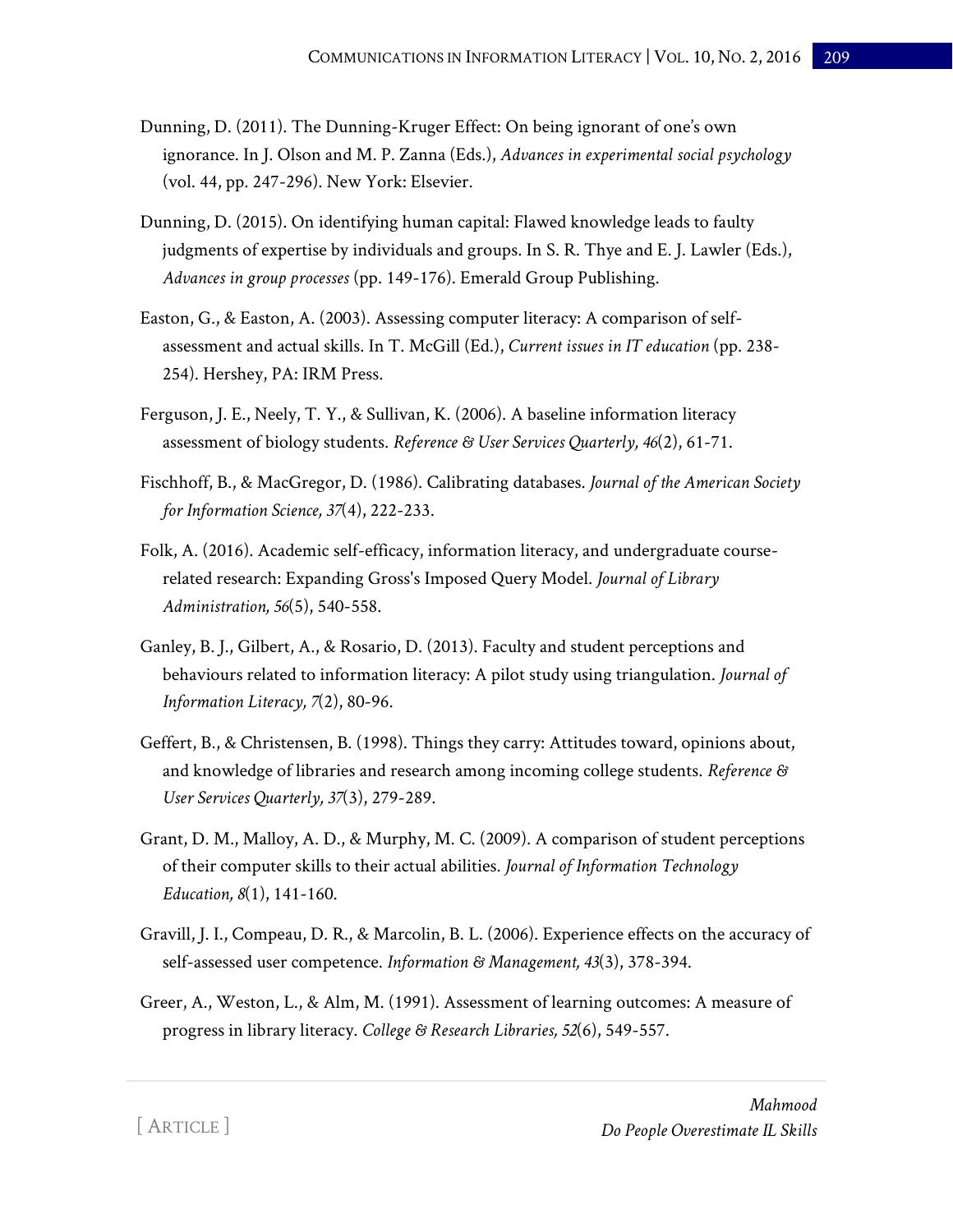- Gross, M. (2005). The impact of low-level skills on information-seeking behavior: Implications of competency theory for research and practice. *Reference & User Services Quarterly, 45*(2), 155-162.
- Gross, M., & Latham, D. (2007). Attaining information literacy: An investigation of the relationship between skill level, self-estimates of skill, and library anxiety. *Library & Information Science Research, 29*(3), 332-353.
- Gross, M., & Latham, D. (2009). Undergraduate perceptions of information literacy: Defining, attaining, and self-assessing skills. *College & Research Libraries, 70*(4), 336-350.
- Gross, M., & Latham, D. (2012). What's skill got to do with it? Information literacy skills and self-views of ability among first-year college students. *Journal of the American Society for Information Science and Technology, 63*(3), 574-583.
- Gustavson, A., & Nall, H. C. (2011). Freshman overconfidence and library research skills: A troubling relationship? *College & Undergraduate Libraries, 18*(4), 291-306.
- Guy, R. S., & Lownes-Jackson, M. (2010). An examination of students' self-efficacy beliefs and demonstrated computer skills. *Issues in Informing Science and Information Technology, 7*, 285-295.
- Hollern, K., & Carrier, H. S. (2014). The effects of library instruction on the legal information research skills of students enrolled in a legal assistant studies program. *Georgia Library Quarterly, 51*(4), 1-26.
- Holman, L. (2000). A comparison of computer-assisted instruction and classroom bibliographic instruction. *Reference & User Services Quarterly, 40*(1), 53-60.
- Hubka, T. N. (2015). *The capability to align estimated performance with actual performance: Insights from physical & cognitive performance contexts* (Unpublished master's thesis). The University of Sydney, NSW, Australia.
- Ivanitskaya, L., O'Boyle, I., & Casey, A. M. (2006). Health information literacy and competencies of information age students: Results from the interactive online Research Readiness Self-Assessment (RRSA). *Journal of Medical Internet Research, 8*(2), 1-14.
- Jackson, C. (2013). Confidence as an indicator of research students' abilities in information literacy: a mismatch. *Journal of Information Literacy, 7*(2), 149-152.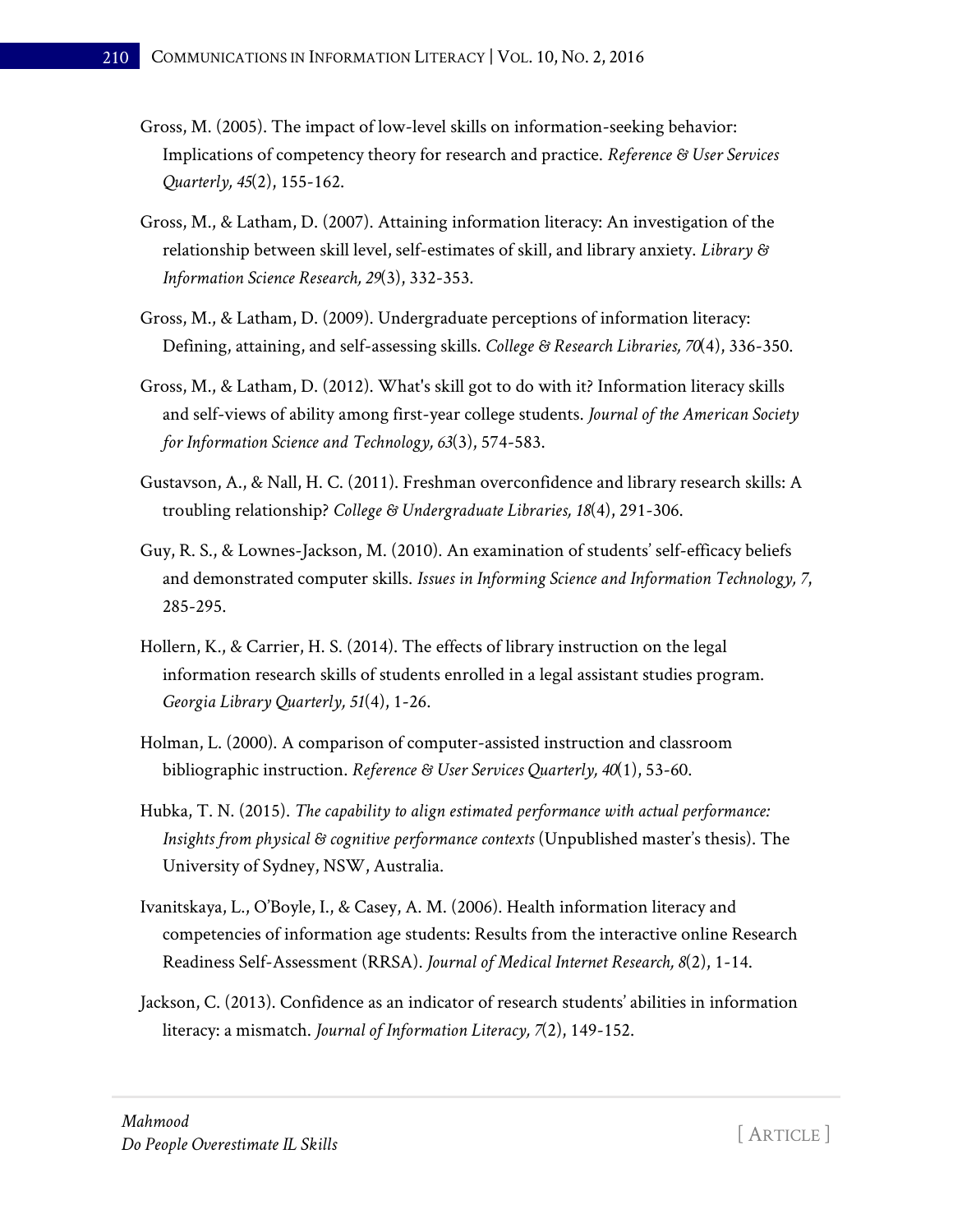- Kruger, J., & Dunning, D. (1999). Unskilled and unaware of it: How difficulties in recognizing one's own incompetence lead to inflated self-assessments. *Journal of Personality and Social Psychology, 77*(6), 1121-1134.
- Kurbanoglu, S. S., Akkoyunlu, B., & Umay, A. (2006). Developing the information literacy self-efficacy scale. *Journal of Documentation, 62*(6), 730-743.
- Lai, N. M., & Teng, L. C. (2011). Self-perceived competence correlates poorly with objectively measured competence in evidence based medicine among medical students. *BMC Medical Education, 11*(1), 1-8.
- Latham, D., & Gross, M. (2008). Broken links: Undergraduates look back on their experiences with information literacy in K-12 education. *School Library Media Research, 11*, 1-17.
- Leeder, C. A. (2014). *Scaffolding students' information literacy skills with an online credibility evaluation learning tool* (Unpublished doctoral dissertation). University of Oklahoma, Norman.
- Mahmood, K. (2013). Relationship of students' perceived information literacy skills with personal and academic variables. *Libri, 63*(3), 232-239.
- Maughan, P. D. (2001). Assessing information literacy among undergraduates: A discussion of the literature and the University of California-Berkeley assessment experience. *College & Research Libraries, 62*(1), 71-85.
- McCourt Larres, P., Ballantine, J., & Whittington, M. (2003). Evaluating the validity of selfassessment: Measuring computer literacy among entry-level undergraduates within accounting degree programmes at two UK universities. *Accounting Education, 12*(2), 97- 112.
- McKeever, C. M. (2013). Information literacy skills in year 14 school leaving pupils Are they ready for third level study? *Journal of Information Literacy, 7*(1), 99-106.
- Merritt, K., Smith, D., & Renzo, J. C. D. (2005). An investigation of self-reported computer literacy: Is it reliable. *Issues in Information Systems, 6*(1), 289-295.
- Molteni, V. E., & Chan, E. K. (2015). Student confidence/overconfidence in the research process. *The Journal of Academic Librarianship, 41*(1), 2-8.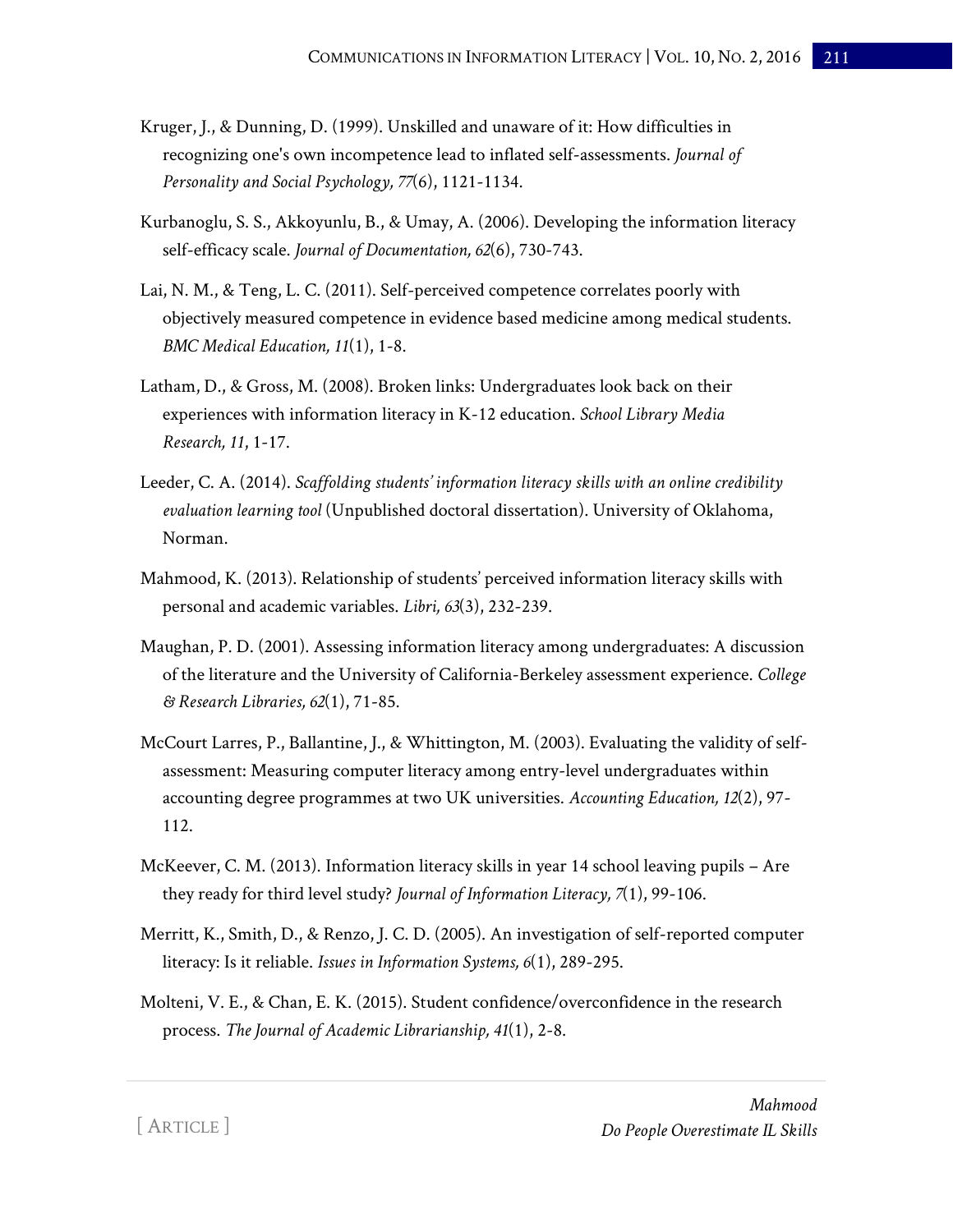- Monoi, S., O'Hanlon, N., & Diaz, K. R. (2005). Online searching skills: Development of an inventory to assess self-efficacy. *Journal of Academic Librarianship, 31*(2), 98-105.
- Nierenberg, E., & Fjeldbu, Ø. G. (2015). How much do first-year undergraduate students in Norway know about information literacy? *Journal of Information Literacy, 9*(1), 15-33.
- O'NEIL, P. M. B. (2005). Development and validation of the Beile Test of Information Literacy for Education (B-TILED) (Unpublished doctoral dissertation). University of Central Florida, Orlando).
- Oliver, B. (2008). Commencing undergraduates' self-efficacy and ability in finding academic resources: Are they improving? *Studies in Learning, Evaluation, Innovation and Development, 5*(3), 1-8.
- Perrett, V. (2004). Graduate information literacy skills: The 2003 ANU skills audit. *The Australian Library Journal, 53*(2), 161-171.
- Price, R., Becker, K., Clark, L., & Collins, S. (2011). Embedding information literacy in a first-year business undergraduate course. *Studies in Higher Education, 36*(6), 705-718.
- Ren, W. H. (2000). Library instruction and college student self-efficacy in electronic information searching. *Journal of Academic Librarianship, 26*(5), 323-328.
- Robertson, D. S., & Felicilda-Reynaldo, R. F. D. (2015). Evaluation of graduate nursing students' information literacy self-efficacy and applied skills. *Journal of Nursing Education, 54*(3), S26-S30.
- Rosman, T., Mayer, A-K., & Krampen, G. (2015). Combining self-assessments and achievement tests in information literacy assessment: Empirical results and recommendations for practice. *Assessment & Evaluation in Higher Education, 40*(5), 740-754.
- Ross, M., Fosmire, M., Wertz, R. E., Cardella, M., & Purzer, S. (2011). *Lifelong learning and information literacy skills and the first year engineering undergraduate: Report of a selfassessment*. Retrieved from [http://docs.lib.purdue.edu/cgi/viewcontent.cgi?article=1067&context=lib\\_fsdocs](http://docs.lib.purdue.edu/cgi/viewcontent.cgi?article=1067&context=lib_fsdocs)
- Schilling, K., & Applegate, R. (2007). *Evaluating library instruction: Measures for assessing educational quality and impact*. Paper presented at ACRL Thirteenth National Conference, March 29–April 1, 2007, Baltimore, Maryland. Retrieved from [https://www.researchgate.net/profile/Katherine\\_Schilling/publication/228604499\\_Eval](https://www.researchgate.net/profile/Katherine_Schilling/publication/228604499_Evaluating_library_instruction_measures_for_assessing_educational_quality_and_impact/links/00b49534eb2356c644000000.pdf)